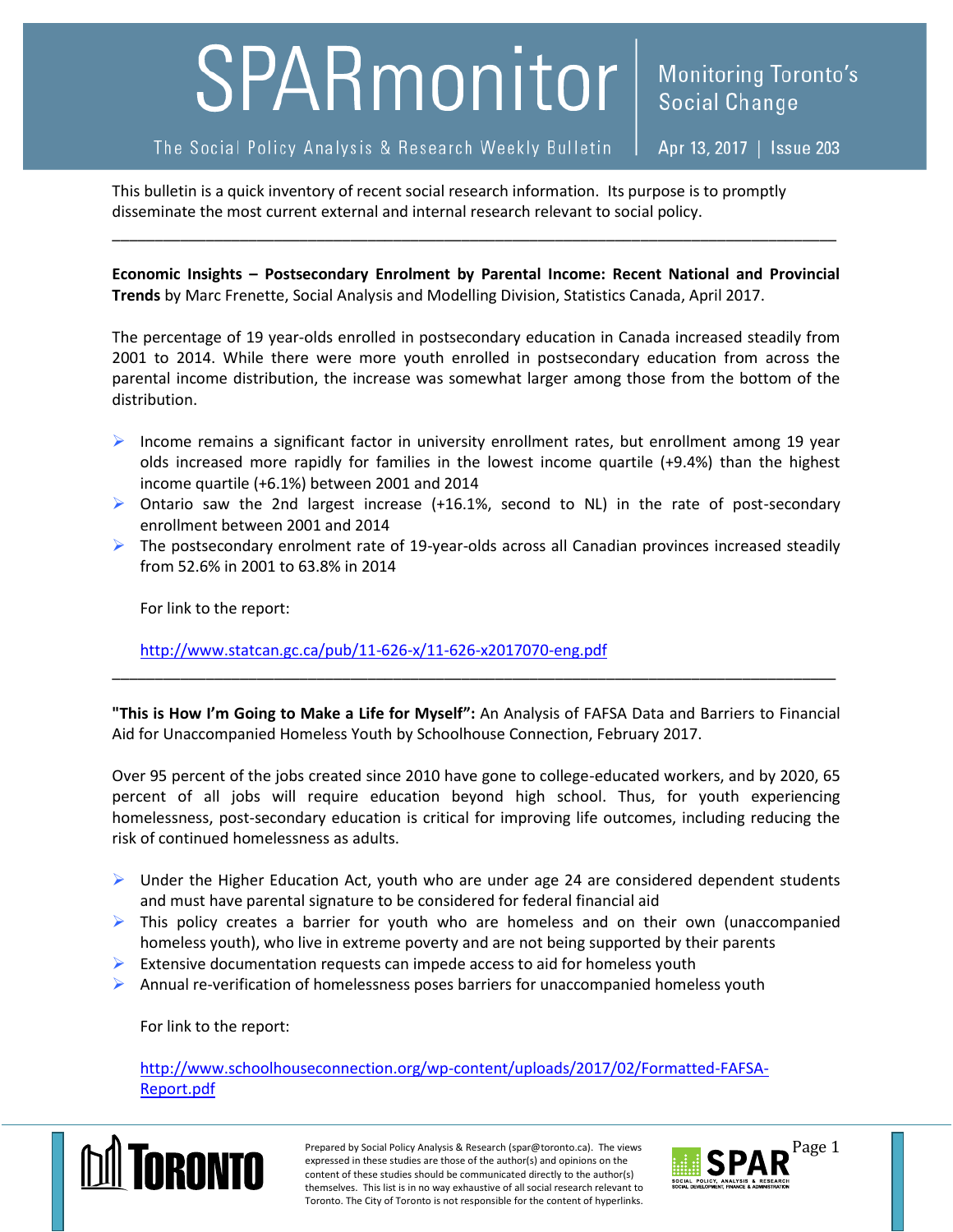**Calgary Point-in-Time Count Report** by Rachel Campbell, Nick Falvo and Madison Smith, Calgary Homeless Foundation, Fall 2016.

\_\_\_\_\_\_\_\_\_\_\_\_\_\_\_\_\_\_\_\_\_\_\_\_\_\_\_\_\_\_\_\_\_\_\_\_\_\_\_\_\_\_\_\_\_\_\_\_\_\_\_\_\_\_\_\_\_\_\_\_\_\_\_\_\_\_\_\_\_\_\_\_\_\_\_\_\_\_\_\_\_\_\_\_\_

The Calgary Homeless Foundation, in conjunction with over one hundred volunteers and countless community partners, successfully conducted its biennial Point-in-Time Count on October 19, 2016. 3,430 people were counted as experiencing homelessness. This represents approximately 1 in every 406 Calgarians.

- $\triangleright$  Calgary has seen not only a curbing of the steep rise in homelessness through the 1990s and early 2000s, but a reduction from the peak in 2008
- $\triangleright$  In 2008, 1 in every 330 Calgarians experienced homelessness on a given night. Comparing this to data from the 2016 count, we have seen a 19% reduction in homelessness per capita
- $\triangleright$  Indigenous peoples continue to be overrepresented among this population, while women continue to be underrepresented
- $\triangleright$  The seniors population has grown since the 2014 count

For link to the report:

[http://calgaryhomeless.com/content/uploads/YYC\\_PiT\\_Report\\_2016\\_10.pdf](http://calgaryhomeless.com/content/uploads/YYC_PiT_Report_2016_10.pdf)

**Asylum Seekers, Refugees and Homelessness:** The Humanitarian Crisis and the Homelessness Sector in Europe, by European Observatory on Homelessness, December 2016.

\_\_\_\_\_\_\_\_\_\_\_\_\_\_\_\_\_\_\_\_\_\_\_\_\_\_\_\_\_\_\_\_\_\_\_\_\_\_\_\_\_\_\_\_\_\_\_\_\_\_\_\_\_\_\_\_\_\_\_\_\_\_\_\_\_\_\_\_\_\_\_\_\_\_\_\_\_\_\_\_\_\_\_\_\_

The goal of this research was to explore whether the recent humanitarian crisis in the EU has had an impact on homelessness services. The study explores the role played by the homelessness sector in providing accommodation and other basic services. It focused on the recent wave of asylum seekers in 2015 and the first months of 2016 from Syria, Iraq, Afghanistan and Libya.

- $\triangleright$  In 2015, the European Union experienced a huge influx of asylum seekers, with total numbers surpassing 1.3 million
- $\triangleright$  29 percent of first-time asylum applicants were Syrian
- In some countries, such as France and Italy, approximately half of the users of homeless shelters are migrants

\_\_\_\_\_\_\_\_\_\_\_\_\_\_\_\_\_\_\_\_\_\_\_\_\_\_\_\_\_\_\_\_\_\_\_\_\_\_\_\_\_\_\_\_\_\_\_\_\_\_\_\_\_\_\_\_\_\_\_\_\_\_\_\_\_\_\_\_\_\_\_\_\_\_\_\_\_\_\_\_\_\_\_\_\_

 $\triangleright$  On average, the 12 Member States recognised 45 percent of asylum seekers at first decision

For link to the study:

[http://feantsaresearch.org/IMG/pdf/feantsa-studies\\_06\\_web.pdf.pdf](http://feantsaresearch.org/IMG/pdf/feantsa-studies_06_web.pdf.pdf)